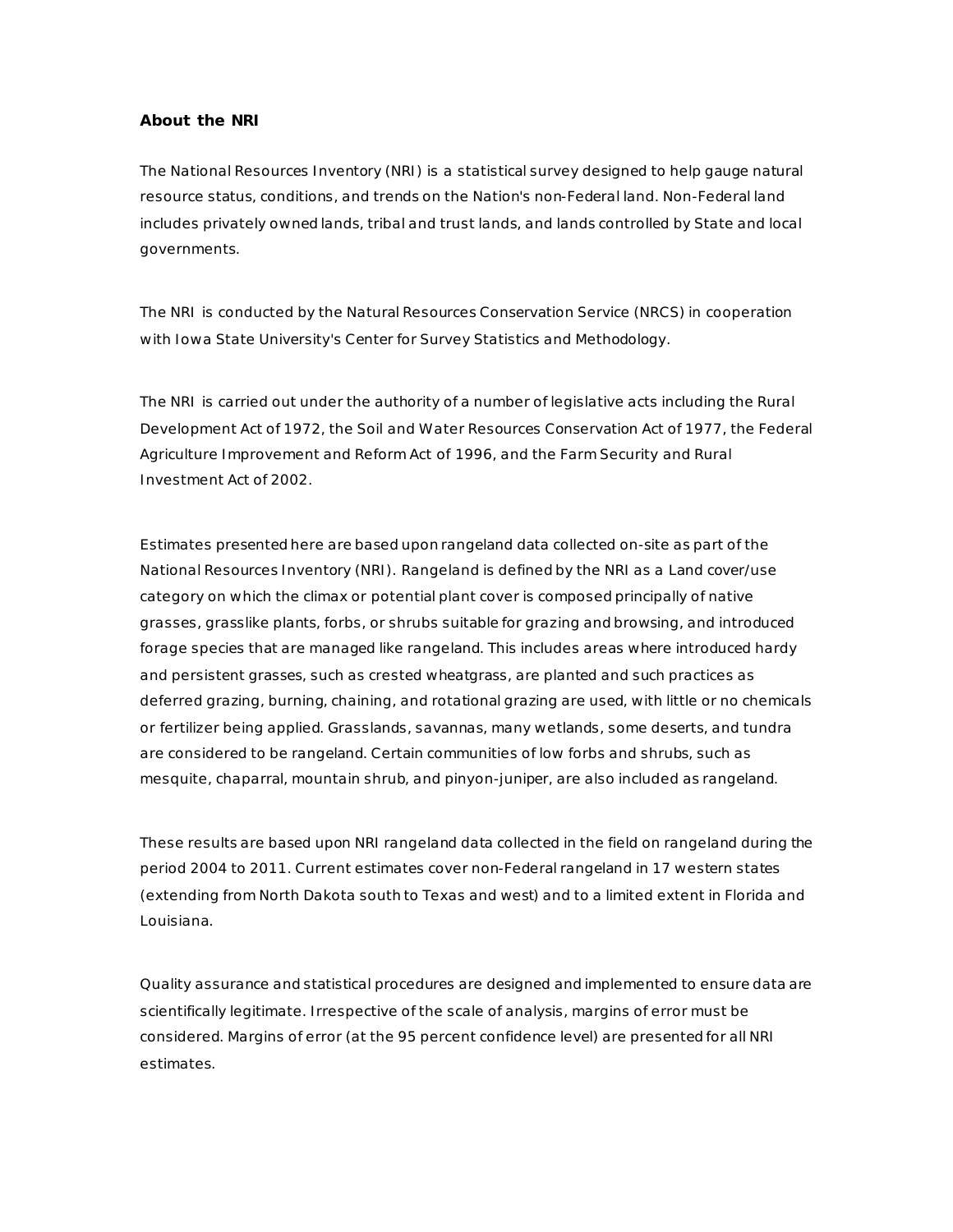# **About the Protocols**

The findings presented here are derived using data collected for four field protocols:

## **Rangeland health**

Data are used to assess three broad attributes: Soil and site stability, hydrologic function, and biotic integrity. A reference sheet is developed for each ecological site by experts with knowledge of soil, hydrology, and plant relationships to facilitate consistent application of the rangeland health assessment by integrating all available sources of data and knowledge for each of 17 rangeland health indicators (Pyke et al., 2002). The range of reference conditions is based on the natural variation of plant communities within the reference state which includes the historic climax plant community. The 17 indicators are evaluated on degree of departure (none-to-slight, slight-to-moderate, moderate, moderate-to-extreme, and extreme-to-total) from the expected levels in the ecological site description (Pellant et al., 2005). The rangeland health attribute ratings for soil and site stability, hydrologic function, and biotic integrity were determined at each NRI sample location as the median rating for the group of indicators associated with each attribute (See Table 1 for the list of indicators and associated attribute). The median was used in place of the 'preponderance of evidence' approach prescribed by the original method in order to standardize the method at the national level. For local applications of the method, the NRCS continues to advocate the use of the 'preponderance of evidence' approach.

#### **Line point intercept**

Line point intercept data are utilized in summaries of non-native plant species, non-native invasive herbaceous species, native invasive woody species, and bare ground. Line point intercept data are collected along two intersecting 150-foot transects centered on each sample location. Data collectors record plant species, litter, lichen, moss, rock fragment, bedrock, and/or bare soil present at each 3-foot interval.

# **Line intercept for inter-canopy gaps**

Data are used to identify areas with large foliar inter-canopy gaps which have more exposure to erosion and may provide opportunity for invasive plants to become established. Intercanopy gaps are measured using the line intercept transect protocol, an on-site method to record all foliar gaps of at least 1-foot in length along two intersecting 150-foot transects (Herrick et al. 2005).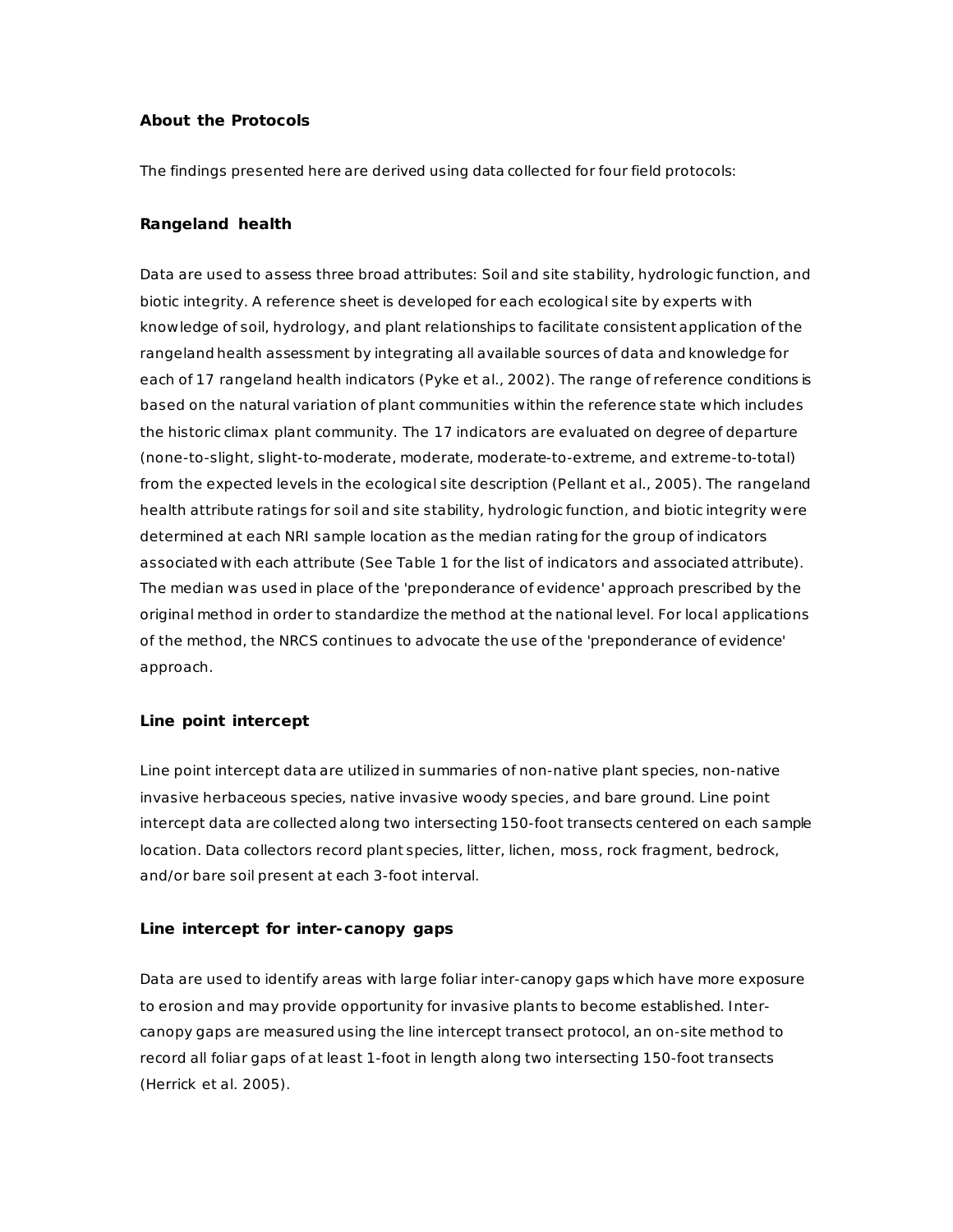# **Soil aggregate stability**

Soil aggregate stability is a recognized indicator of soil quality and rangeland health. A rangeland soil stability test is conducted in the field. Soil (~ 1/4" or 6mm diameter) samples are exposed to rapid wetting (USDA-NRCS 2010; Herrick et al. 2001). Soil samples are rated on a scale from one to six based on a combination of ocular observations of slaking during the first 5 min following immersion in distilled water, and the percent remaining on a 1.5-mm sieve after five dipping cycles at the end of the 5-minute period. Soil stability is rated based on the outcomes of these water exposure techniques. Ratings range from 1 (very unstable) to 6 (very stable).

### **About the Maps**

The maps are constructed with NRI rangeland data collected in the field on rangeland during the period 2004 to 2011. The regions are based on level IV ecoregion boundaries defined by the U.S. Environmental Protection Agency Western Ecology Division [\(http://www .epa.gov/wed/pages/ecoregions/level\\_iii\\_iv.htm\)](http://www.epa.gov/wed/pages/ecoregions/level_iii_iv.htm). In some cases level IV ecoregions were combined to include more sample sites. An additional category, referred to as "Insufficient point count (35 or less)", represents areas where there were too few data points. Regions without non-Federal rangeland are described as "No on-site rangeland samples". Areas of Federal land are depicted with cross-hatching. Legend categories differ by map theme (e.g., rangeland health, invasive plant species, etc.)

#### **Rangeland Health Maps**

The maps are constructed with NRI rangeland data collected in the field on rangeland during the period 2004 to 2011. The rangeland health maps present the percent by classes (none, 10% or less, 10-20%, 20-30%, and over 30%) of non-Federal rangeland where rangeland health attributes have at least moderate departures from the reference conditions. The regions are based on level IV ecoregion boundaries defined by the U.S. Environmental Protection Agency Western Ecology Division

[\(http://www .epa.gov/wed/pages/ecoregions/level\\_iii\\_iv.htm\)](http://www.epa.gov/wed/pages/ecoregions/level_iii_iv.htm). In some cases level IV ecoregions were combined to include more sample sites. An additional category, referred to as "Insufficient reporting or point count (35 or less)", represents areas where there were too few data points or areas for which the ecological site descriptions are under development and there is no reported rangeland health data reported for over 10 percent of the region. Estimates were mapped for regions where less than 10 percent of the region did not report rangeland health data. Regions without non-Federal rangeland are described as "No on-site rangeland samples". Areas of Federal land are depicted with cross-hatching.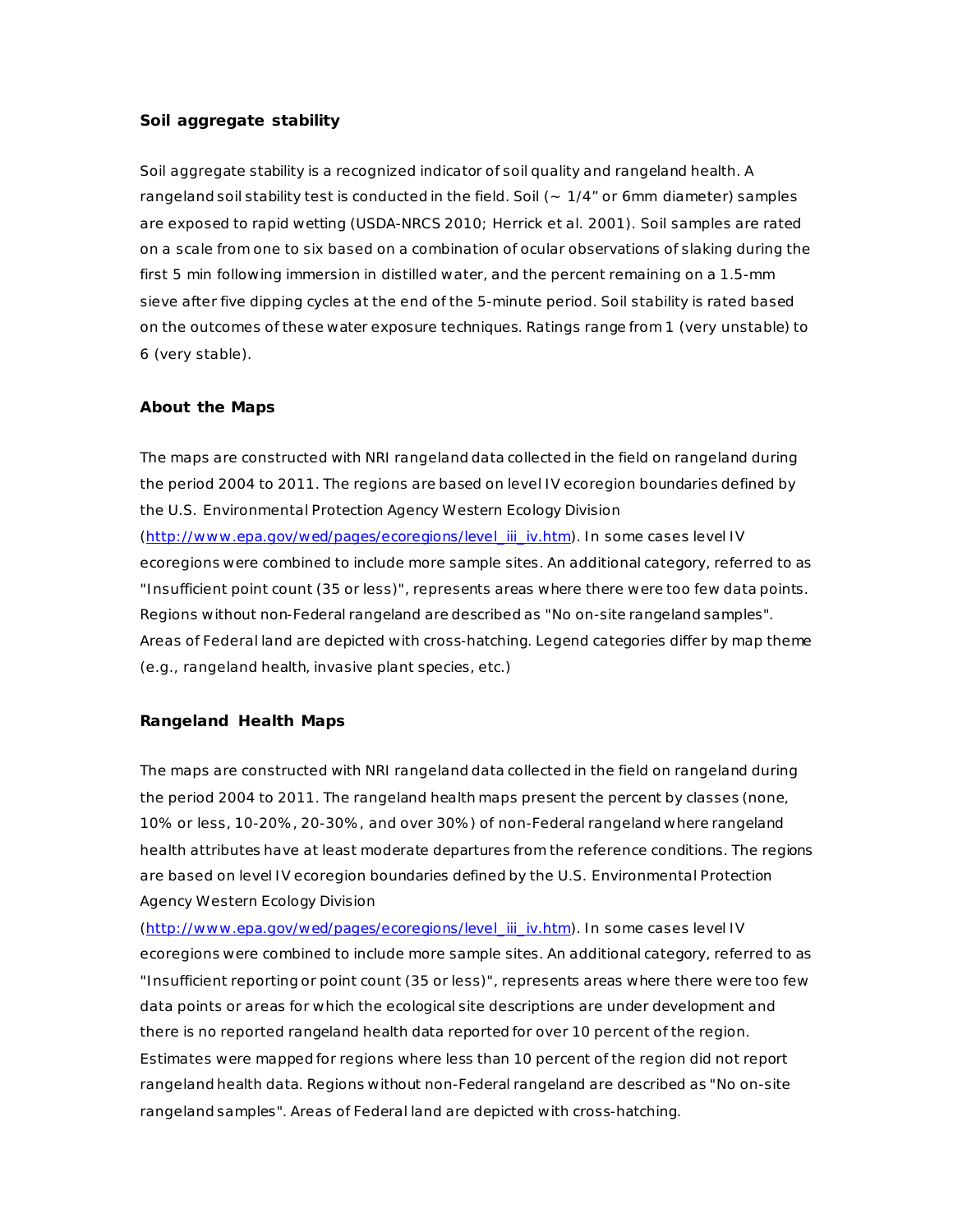The figures in this module represent rangeland health at a regional scale where the three attributes (soil and site stability, hydrologic function, and biotic integrity) represent various levels (e.g., moderate, moderate-to-extreme, or extreme-to-total) of departure from the reference state as described in the ecological site description for that land area. Soil and site stability maps exhibit departure ratings based upon nine indicators (rills, water flow patterns, pedestals and terracettes, bare ground, gullies, wind scour and depositional areas, soil resistance to erosion, soil surface loss or degradation, and soil compaction). Hydrologic function is determined by rills, water flow patterns, pedestals and terracettes, bare ground, gullies, litter movement, soil resistance to erosion, soil surface loss or degradation, plant composition relative to infiltration, soil compaction, and litter amount. Biotic integrity is associated with soil resistance to erosion, soil surface loss or degradation, soil compaction, plant functional/structural groups, plant mortality, litter amount, annual production, invasive plants, and reproductive capability. Note that some indicators are associated with more than one attribute while others are specific to a single attribute; this is intentional and is part of the evaluation process. See Table 1 for the list of indicators and associated attribute.

Although these maps portray percentages of non-Federal rangeland with specific attribute ratings, not all of the indicators associated with that attribute may have that rating. For example, one map displays non-Federal rangeland where soil and site stability shows at least moderate departure from reference conditions. Although some of the indicators associated with soil and site stability may have been rated on a scale representing none-to-slight and slight-to-moderate departure, the median rating was at least moderate. The same departure scenario is indicative of hydrologic function and biotic integrity, but with different sets of indicators.

#### **Non-Native Plant Species Maps**

The maps are constructed with NRI rangeland data collected in the field on rangeland during the period 2004 to 2011. The regions are based on level IV ecoregion boundaries defined by the U.S. Environmental Protection Agency Western Ecology Division (http://www.epa.gov/wed/pages/ecoregions/level\_iii\_iv.htm). In some cases level IV ecoregions were combined to include more sample sites. An additional category, referred to as "Insufficient point count (35 or less)", represents areas where there were too few data points. Regions without non-Federal rangeland are described as "No on-site rangeland samples". Areas of Federal land are depicted with cross-hatching.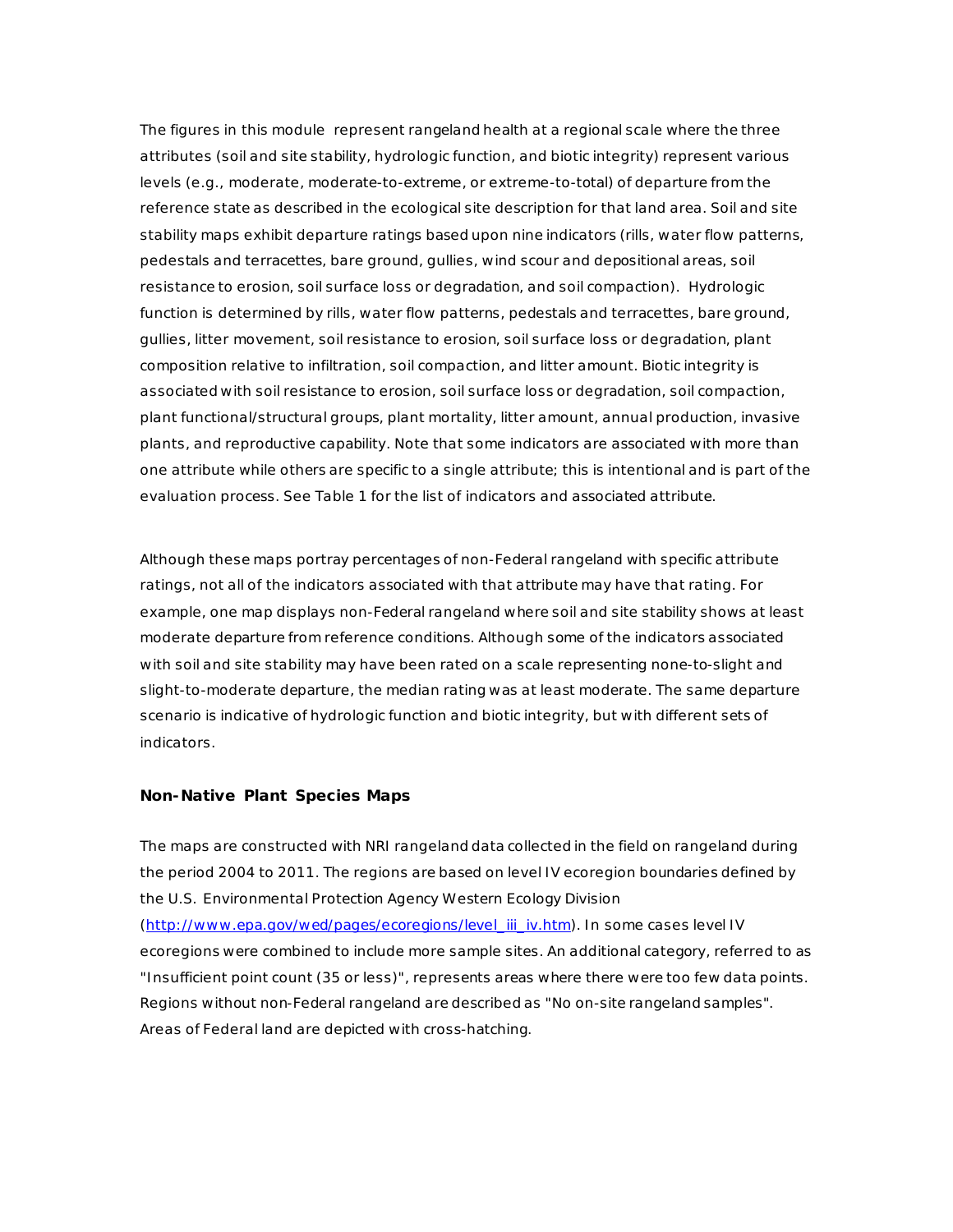Non-native plant species maps are displayed by classes (none, 25% or less, 25-50%, 50-75%, over 75%) of non-Federal rangeland where non-native plant species are present or where they cover at least 25 or 50 percent of the soil surface.

Additional maps for non-native invasive herbaceous species groups are displayed by classes (none, 1% or less, 1-5%, 5-20%, over 20%) of non-Federal rangeland where these nonnative invasive species groups are present.

# **Native Invasive Woody Species Maps**

The maps are constructed with NRI rangeland data collected in the field on rangeland during the period 2004 to 2011. The regions are based on level IV ecoregion boundaries defined by the U.S. Environmental Protection Agency Western Ecology Division [\(http://www .epa.gov/wed/pages/ecoregions/level\\_iii\\_iv.htm\)](http://www.epa.gov/wed/pages/ecoregions/level_iii_iv.htm). In some cases level IV ecoregions were combined to include more sample sites. An additional category, referred to as "Insufficient point count (35 or less)", represents areas where there were too few data points. Regions without non-Federal rangeland are described as "No on-site rangeland samples". Areas of Federal land are depicted with cross-hatching.

The maps present the percent by classes (none, 1% or less, 1-5%, 5-20%, over 20%) of non-Federal rangeland where native invasive woody species groups are present or cover or make up at least 5%, 15%, 30%, or 50% of the soil surface or relative plant canopy cover.

## **Bare Ground and Foliar Canopy Gap Maps**

The bare ground and canopy gap maps present by classes (none, 10% or less, 10-25%, 25- 50%, over 50%): (1) overall average bare ground on non-Federal rangeland; (2) non-Federal rangelands where at least 20, 30, 40, or 50 percent is bare ground; (3) non-Federal rangelands where 1- or 2-meter inter-canopy gaps account for at least 20 percent of the area; and (4) non-Federal rangelands where 1- or 2-meter inter-canopy gaps account for at least 20 percent of the area and inter-canopy gaps are at least 50 percent bare ground.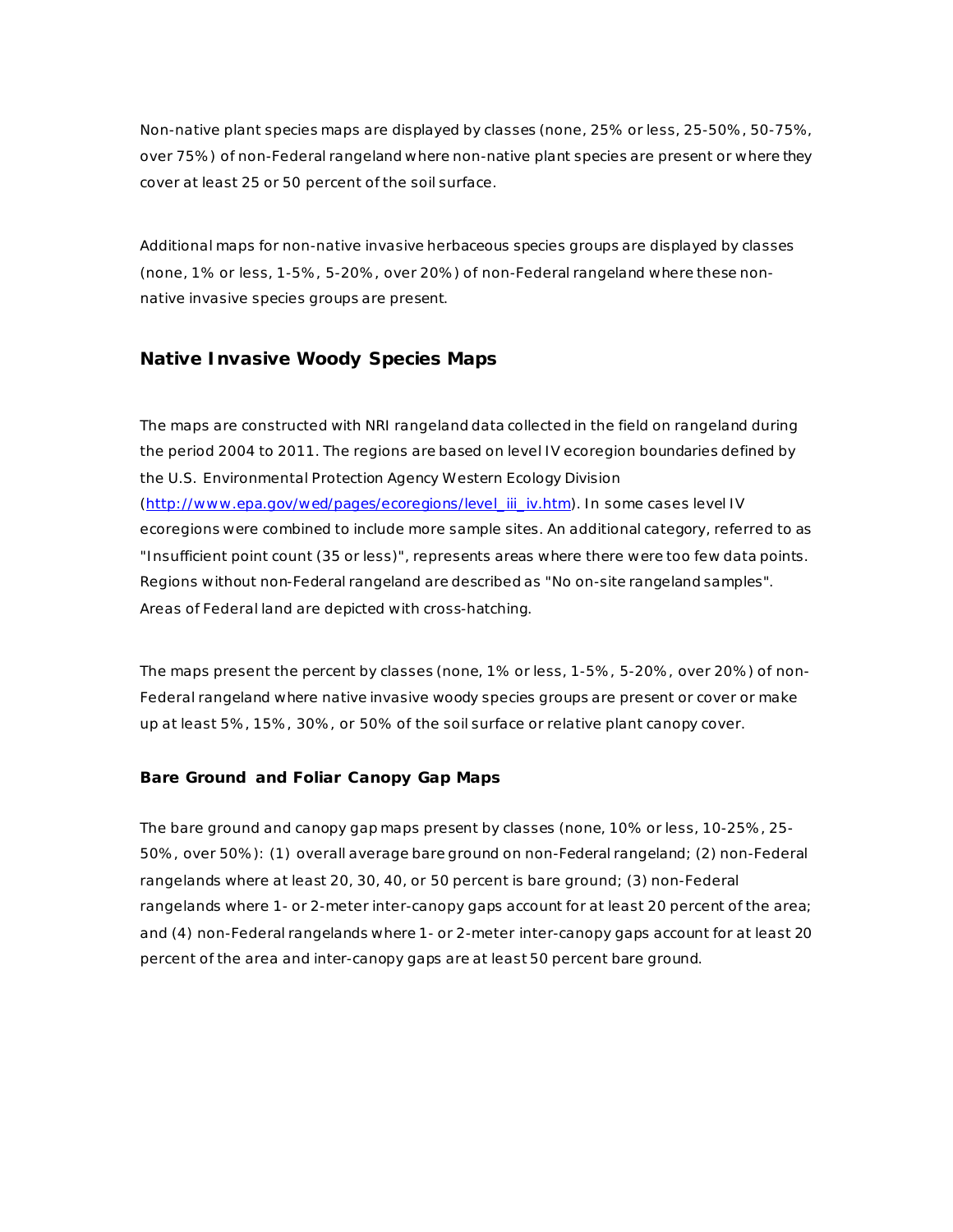# **Soil Aggregate Stability Maps**

The soil aggregate stability maps present by classes (none, 25% or less, 25-50%, 50-75%, over 75%) the amount of non-Federal rangeland where soil aggregate stability ratings are 4 or less, indicating less stable soil.

## **Bibliography**

#### [USDA Plants Database](http://plants.usda.gov/)

Herrick, J.E., V.C. Lessard, K.E. Spaeth, P.L. Shaver, R.S. Dayton, D.A. Pyke, L. Jolley, J.J. Goebel. 2010[. National Ecosystem Assessments Supported by Scientific and Local Knowledge,](http://ddr.nal.usda.gov/dspace/handle/10113/45178) *Frontiers in Ecology and the Environment*. 8, pp.

Archer, S.R., K.W . Davies, T. E. Fulbright, K.C. McDaniel, B.P. Wilcox, and K.I. Predick. 2010. Brush Management as a Rangeland Conservation Tool: A Critical Evaluation. In: Briske, D.D., editor. 2011. *Conservation Benefits of Rangeland Practices: Assessment, Recommendations, and Knowledge Gaps.* United States Department of Agriculture, Natural Resources Conservation Service.

[\(http://www .nrcs.usda.gov/wps/portal/nrcs/detail/national/technical/nra/ceap/?cid=stelprdb1](http://www.nrcs.usda.gov/wps/portal/nrcs/detail/national/technical/nra/ceap/?cid=stelprdb1045811) [045811](http://www.nrcs.usda.gov/wps/portal/nrcs/detail/national/technical/nra/ceap/?cid=stelprdb1045811) (last accessed 05/22/2014).

Daly, C., D. Bachelet, J. Lenihan, R. Neilson, W . Parton, and D. Ojima. 2000. Dynamic simulation of tree-grass interactions for global change studies. *Ecological Applications*. 10(2): 449-469.

Gillette, D.A. and A.M. Pitchford. 2004. Sand flux in the northern Chihuahuan desert, New Mexico, USA, and the influence of mesquite-dominated landscapes. *Journal of Geophysical Research, [Earth Surface]*. 109, F04003, doi:10.1029/2003JF000031.

Herrick, J.E., J.W . Van Zee, K.M. Havstad, and W .G. Whitford. 2005. Monitoring Manual for Grassland, Shrubland and Savanna Ecosystems. USDA-ARS Jornada Experimental Range, Las Cruces, New Mexico